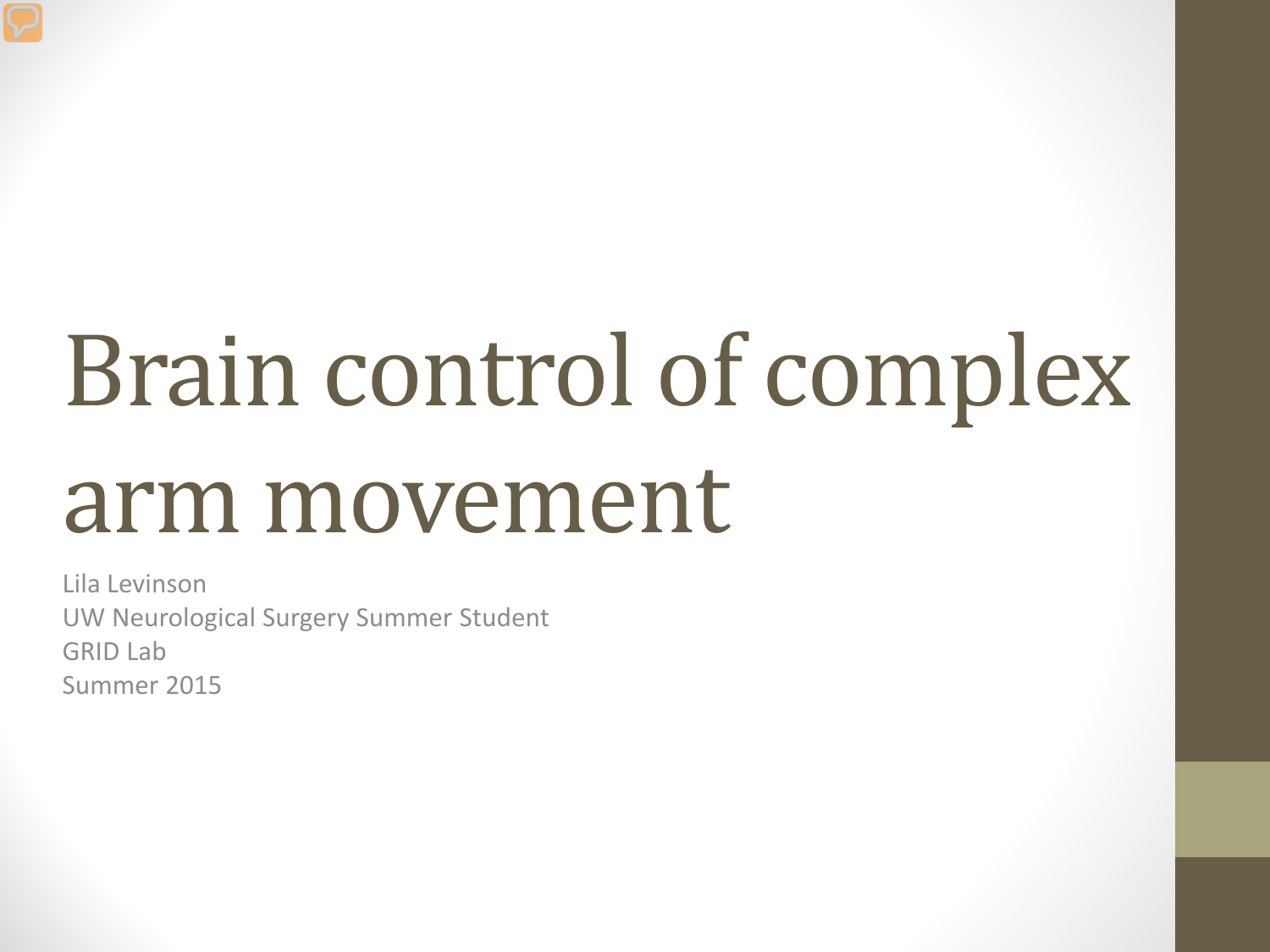### Electrocorticography (ECoG)



http://www.rcsed.ac.uk/RCSEDBackIssues/journal/vol47\_5/47500001.html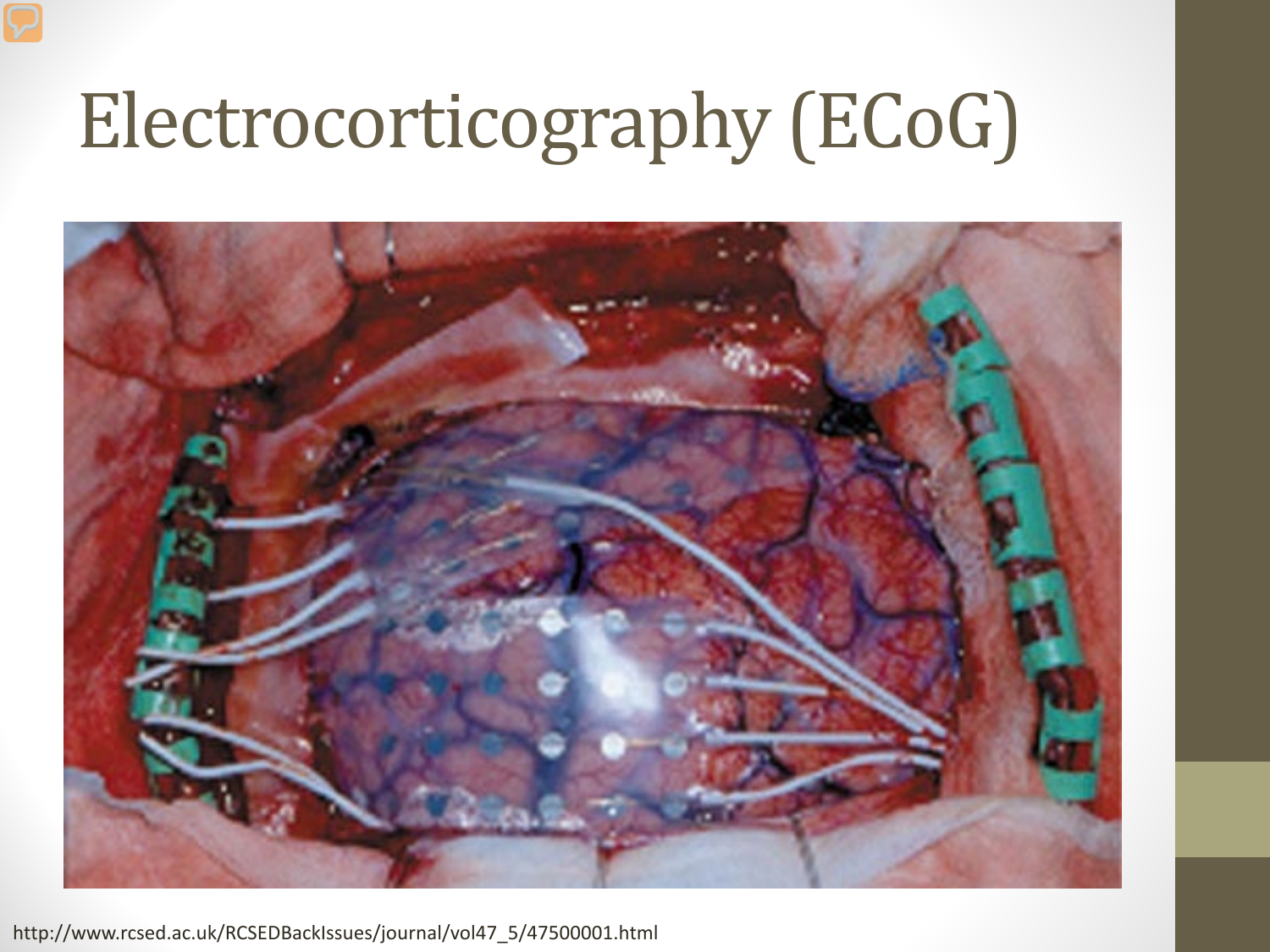# How does the brain control movement?



- Working with Kat Steele's lab to calculate synergies
	- which muscles activate together?
	- when do they activate?

https://rcc.uchicago.edu/about-rcc/news-features/visualizing-brains-hardware Kai Miller et al, 2008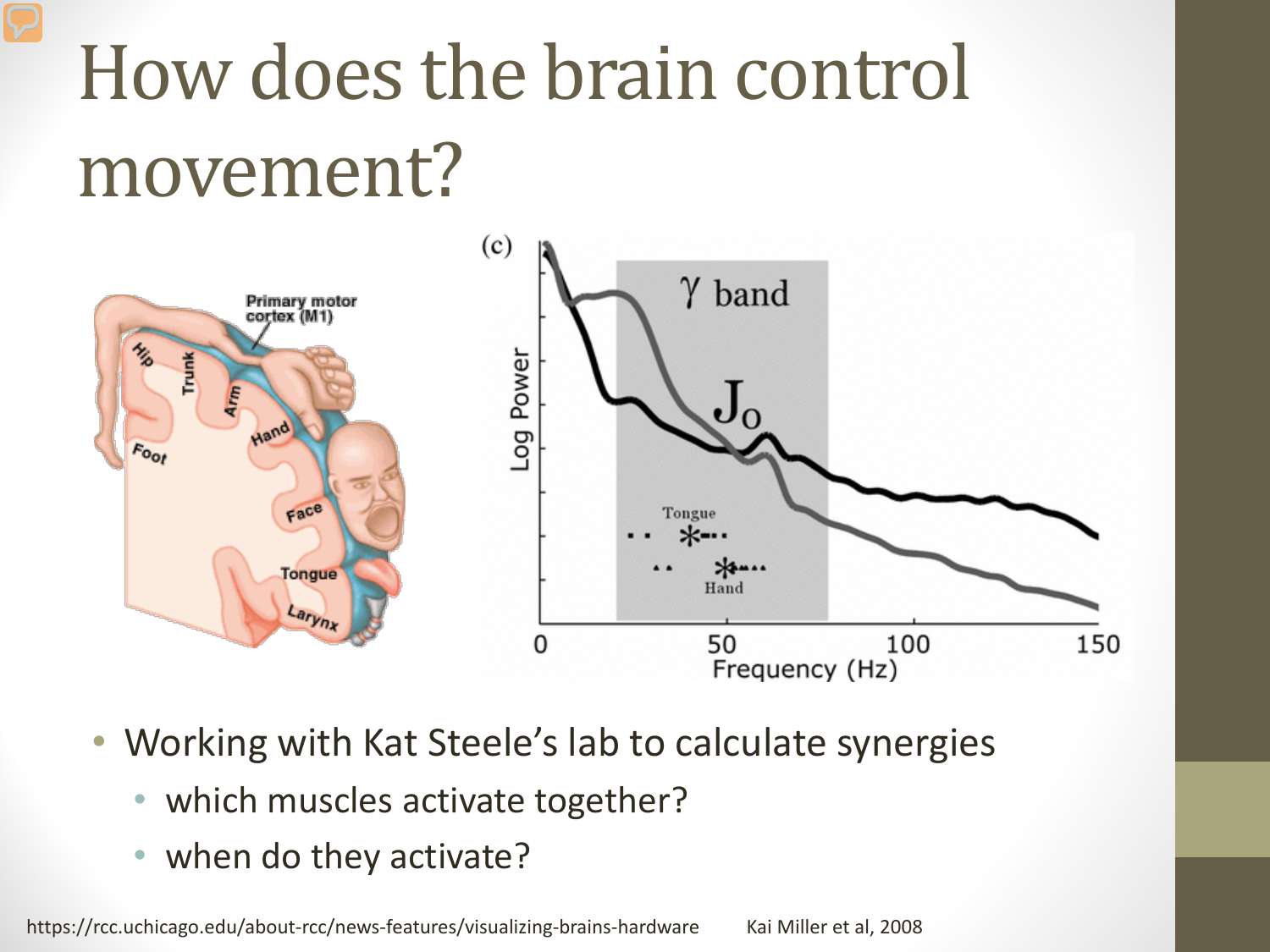## Experiment Background



- Strips patient with left parietal coverage
- 16 EMG electrodes covering 8 muscles
- 6 directions: up, down, right, left, forward, back

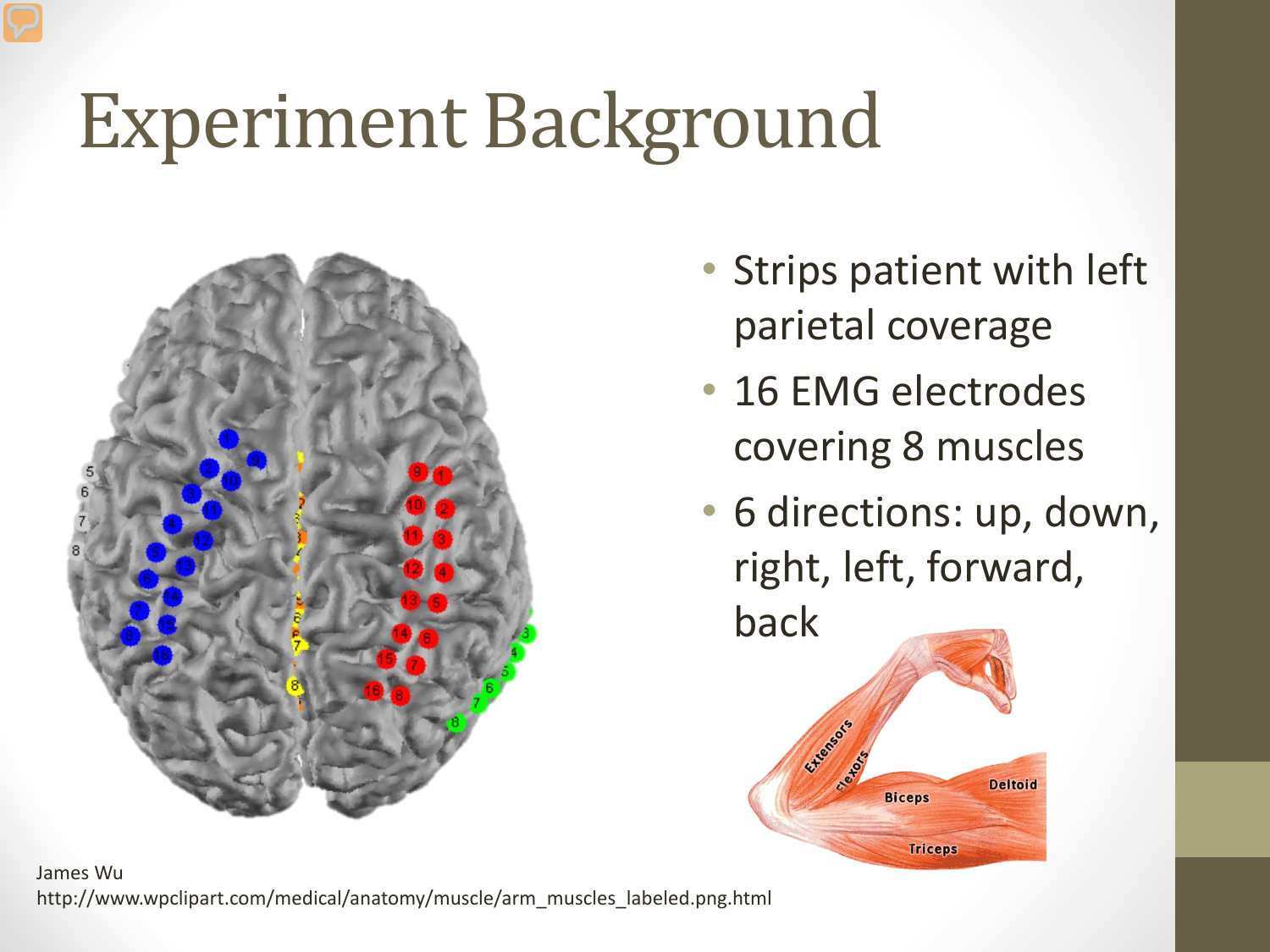### ECoG and EMG



- Background around 0 correlation
- Areas of higher correlation centered around electrodes over MC
- Somatotopically aligned with expected arm control (relative to hand control)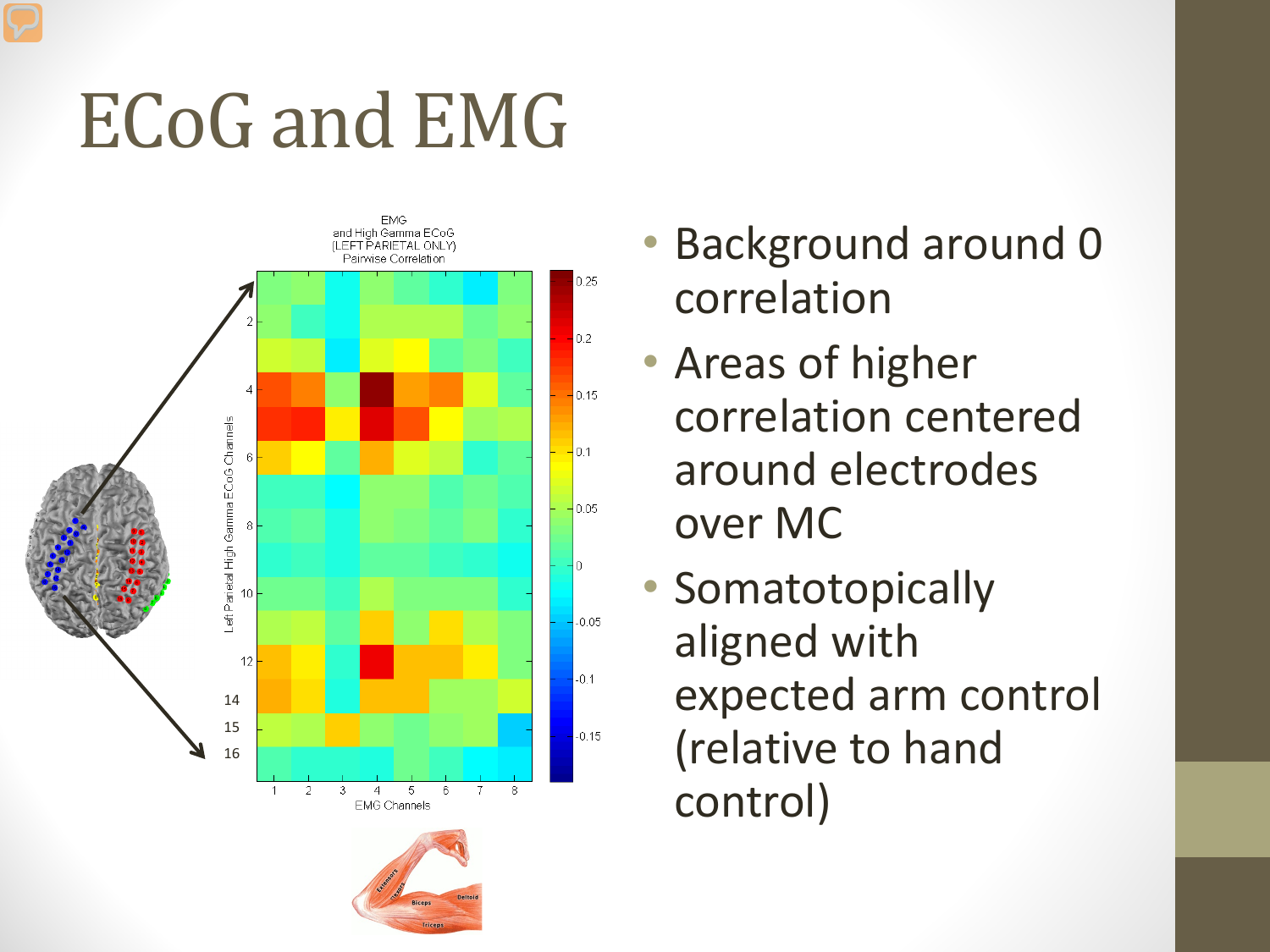# ECoG and Synergies

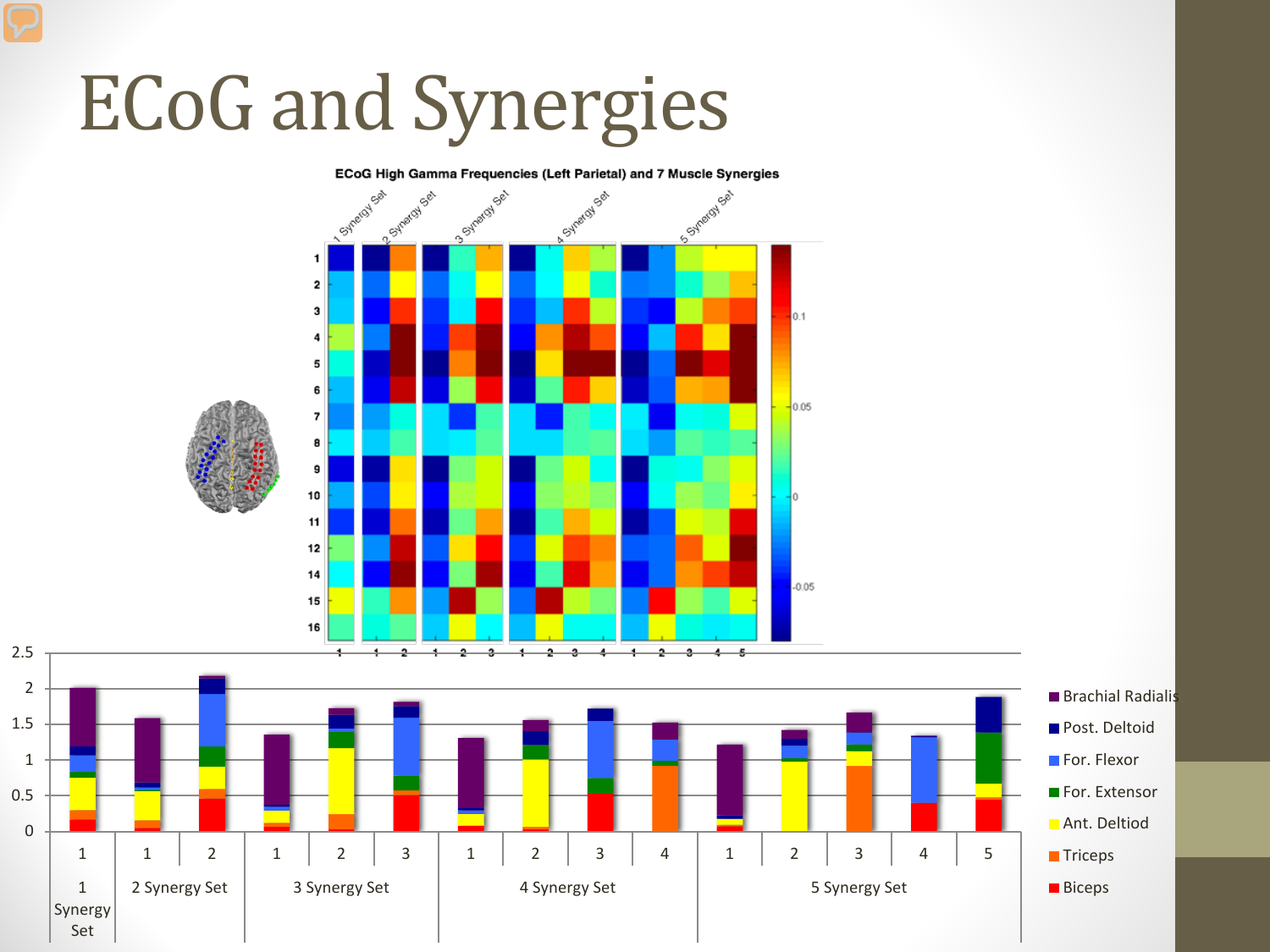#### Machine Learning

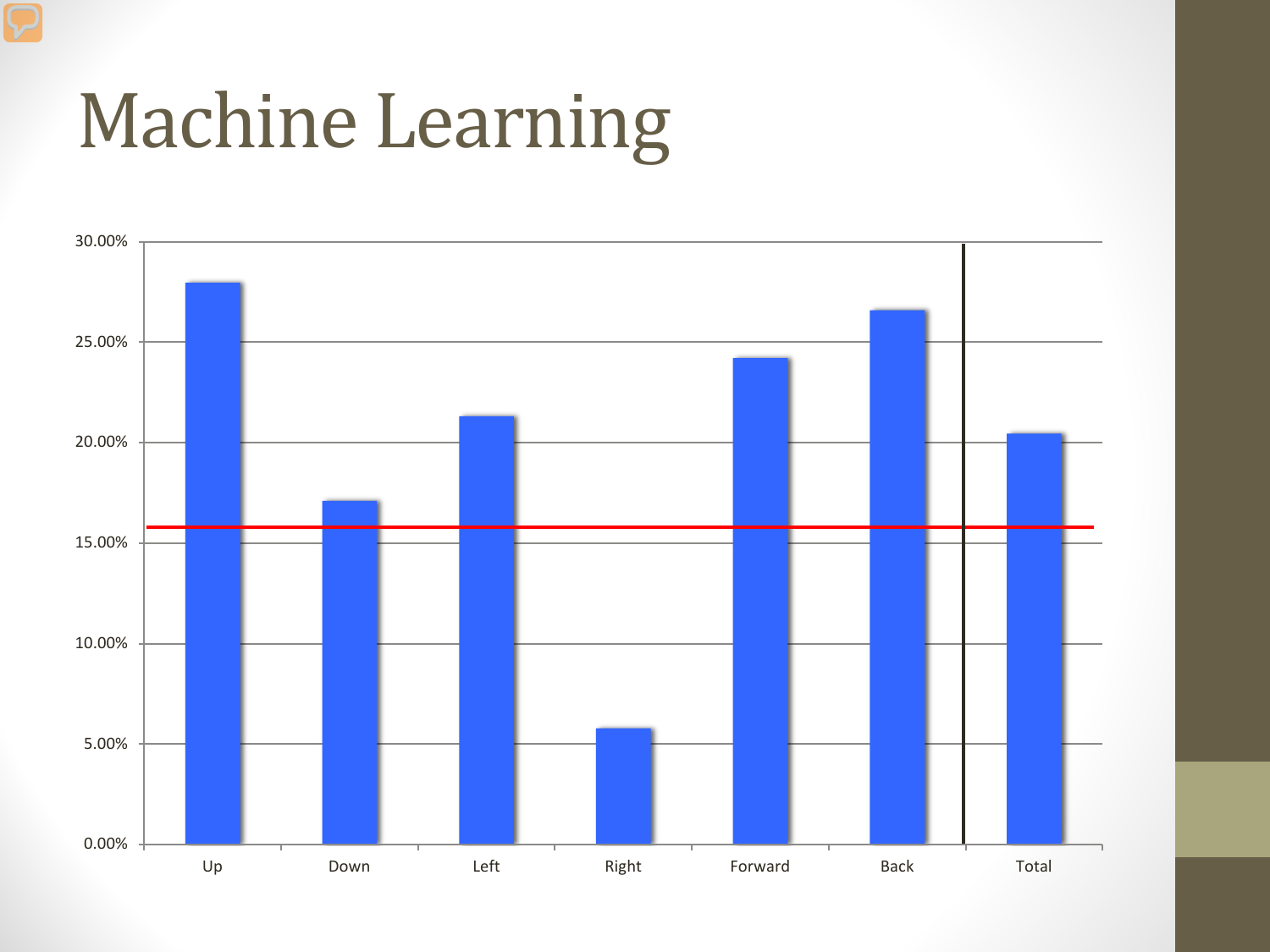### Conclusions

- Specific brain regions appear to align well with specific muscles
- We haven't seen good evidence for muscle control from the brain with muscle groups
- The computer is able to extract information from ECoG but not yet enough to power a prosthetic—potentially with more investigation